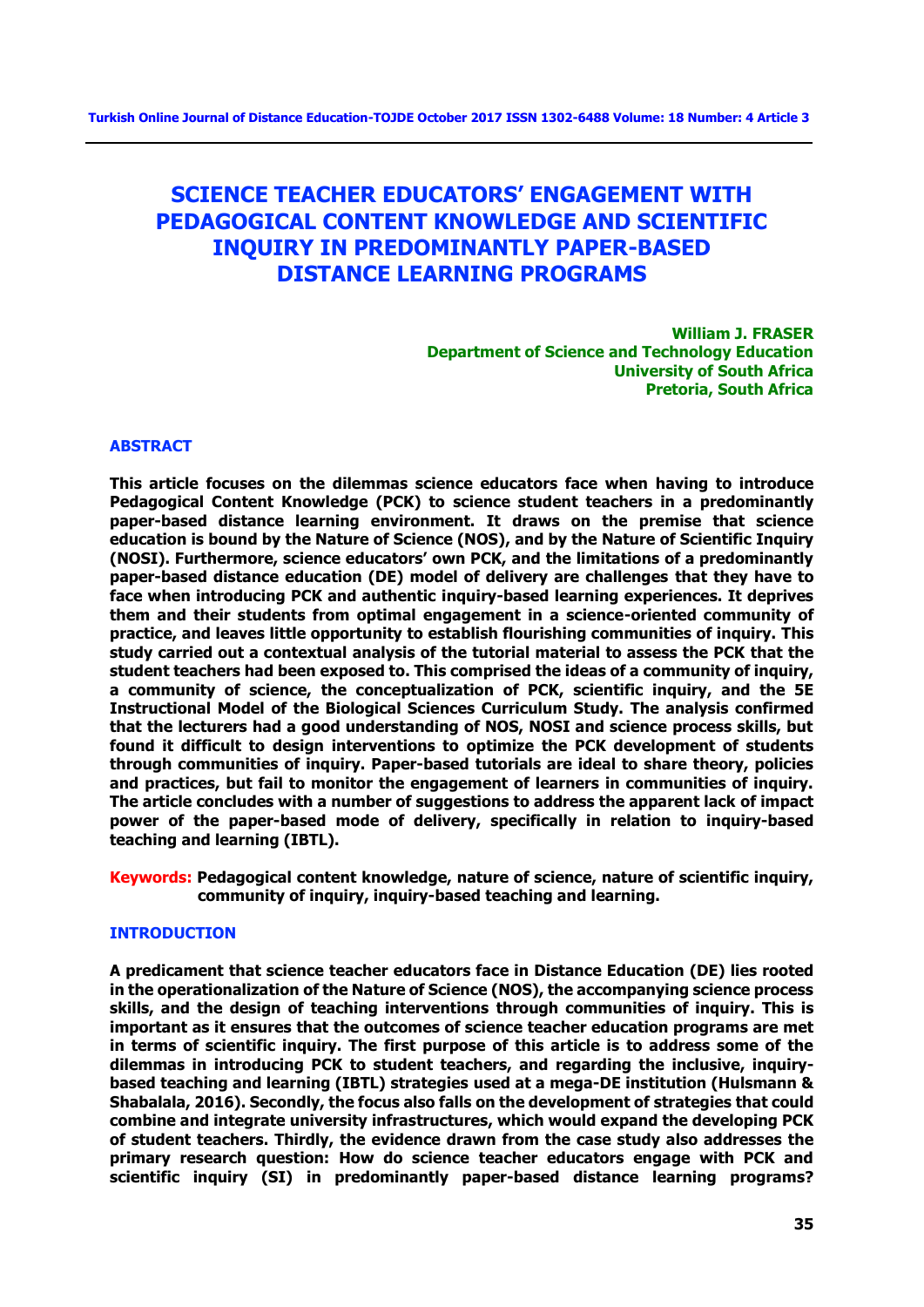**Furthermore I found it puzzling that, regardless of the availability of supportive infrastructures and resources, DE practitioners still find it difficult to move away from inadequate second and third generation DE modes of delivery to a more demanding fifth generation approach. Are our decisions governed by restrictions within DE modes of delivery or by our own fragile Pedagogical Content Knowledge (PCK)?** 

**In the first part of the article, I will discuss the concepts of Nature of Science (NOS), Nature of Scientific Inquiry (NOSI), PCK, as well as science teaching in terms of the literature. I will then further relate these to teacher education in general, the main purpose being the extraction of common denominators related to NOS, NOSI and BSCS 5E principles. A discussion of the 'Community of Inquiry' elucidated by Garrison (2007), and Garrison and Arbaugh (2007) will follow, while the Biological Sciences Curriculum Study (BSCS) 5E Model of Instruction (Bybee, Taylor, Gardner, Van Scotter, Powell, Westbrook & Landes, 2006), which has for some time dominated as a strategy and approach towards inquirybased science education, will be explained. Part two reports on the content (textual) analysis of the tutorial material (Byrne, 2001; Cohen, Manion & Morrison, 2000; Maree, 2016). This allows for an exploration of the articulation and operationalization of NOS, NOSI, PCK and science processes and skills in the paper-based tutorial material, and also highlights the difficulty that paper-based models have in creating functional communities of inquiry. The final section presents a critical dialogue that proposes instructional intervention in the form of creating communities of inquiry through blended, converging modes of delivery.**

#### **BACKGROUND TO THE STUDY AND PROBLEM STATEMENT**

**The Department of Mathematics and Technology Education in the Faculty where the study was conducted, follows mainly a second and third generation mode of delivery, serving students with various levels of access to online facilities. The majority of the students at this institute are practicing teachers who are upgrading their qualifications. Online options include a university portal replacing face-to-face contact sessions, which were abandoned a few years ago. Student teachers who are enrolled for specific programs now receive tutorial material consisting of module Study Guides (SG) and accompanying Tutorial Letters (TL). The SG usually contains valuable information regarding the substantial component of the module, while the TL covers the syntactical procedures that form part of the structure of the different subjects taught by the methodology lecturers. Study guides are kept in circulation for seven years, and tutorial letters are updated annually. Lecturing staff are often not the designers of the programs.** 

**The past decade has seen the emergence of two aspects related to the teaching of science, which not only impact the way in which science is being taught, but also the way that new information (and especially indigenous knowledge) can be retrieved from participants. The first of these is the popularity that IBTL has gained as a teaching strategy over the years (Minner, Levy & Century, 2010) and the apparent reluctance of instructional designers to accommodate this strategy in DE programs. Minner, Levy and Century (2010, p. 474) emphasize the importance of this by claiming that, "Teaching strategies that actively engage students in the learning process through scientific investigations are more likely to increase conceptual understanding than are strategies that rely on more passive techniques."**

**The second aspect is complicated by the fact that the DE landscape, with specific reference to paper-based modes of delivery, does not encourage the engagement of student teachers in communities of inquiry. There is evidence that paper-based tutorials can only engage learners in a single direction, allowing them to follow one path only (Poulton, Conradi, Kavia, Round, & Hilton, 2009). This therefore restricts them in engaging in activities where peer-support and peer feedback are paramount to professional development. The same applies to participating in action research data collection strategies and interventions, such as Participatory Reflection and Action (PRA). In these strategies, participants are given the opportunity to disseminate information in groups during data collection activities**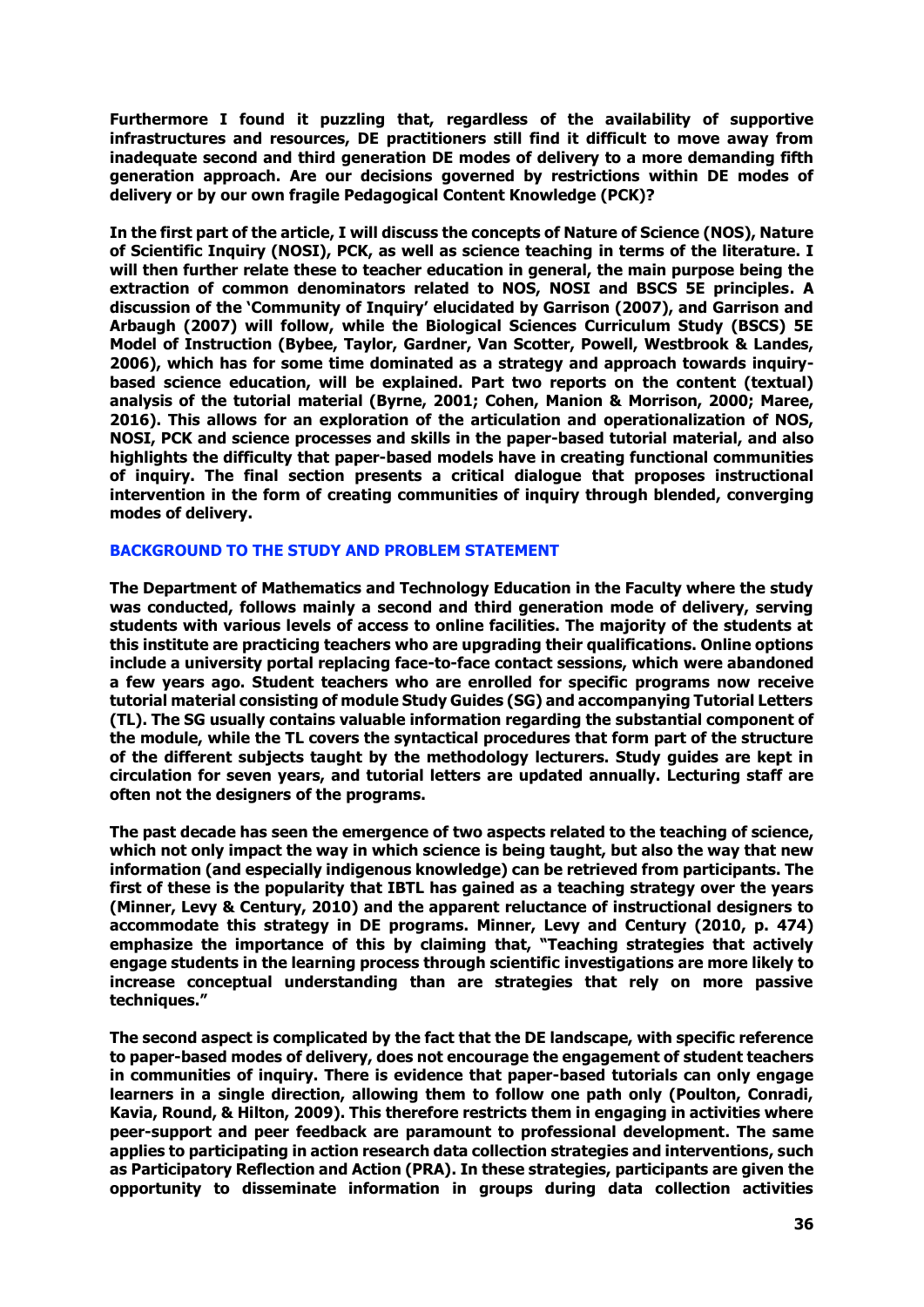**(Chambers, 1994a; Chambers, 1994b; Ferreira, 2008; Fraser, Ferreira, Kazeni, Beukes & Eberlein, 2015; Von Maltzahn & Van der Riet, 2006). PRA has a dual purpose: it has strong emancipatory and empowering features, and allows educators to gain insight into the benefits of newly-acquired methods and strategies of teaching. Furthermore, thirdgeneration DE models have the capacity to actively engage student teachers in aspects of inquiry (Adewara & Lawal, 2015; Perry & Edwards, 2005), yet with the exception of individual lecturers who involve their student in IBTL, the majority still fail to do so. Why, regardless of the availability of supportive infrastructures and resources, does it appear that science educators working in DE still find it difficult to engage their student teachers in activities that will develop their IBTL strategies and emerging PCK accordingly? Secondly, why do existing infrastructures fail to expose student teachers to the essence of PCK and IBTL?** 

**At this institution, a decision was made more than ten years ago to do away with annual contact sessions (discussion classes) mainly because of the high maintenance cost, and the limited impact they had on throughput and retention. It is estimated that approximately only 15% of enrolments benefitted from the contact sessions (Personal communication, DE specialist and consultant, and Van Zyl, Spamer & Els, 2012).** 

### **RESEARCH QUESTIONS**

**The aim of this study was to explore how science educators engage with PCK and scientific inquiry (SI) in paper-based Distance Education programs. The study addressed the following primary and secondary research questions:**

 **How do science teacher educators engage with PCK and scientific inquiry (SI) in predominantly paper-based distance learning programs?**

**Supplemental to the main research question the following secondary research question contributed to address the outcomes envisaged with the primary research question:**

 **How do science methodology lecturers working in a DE environment accommodate NOS, NOSI, PCK and science process skills in their tutorial material?**

### **CONCEPTUAL FRAMEWORK OF THE STUDY**

**For the purpose of the study, I decided to use Engestrom's Activity Theory (Engestrom, 2000) as the theoretical and conceptual reference of the investigation. Each of the components of Engestrom's Theory capture the details of the DE landscape as a community of practice (Wenger, 1998) as follows: The 'subjects' of the study were all DE practitioners (teaching staff, distance education experts, managers and instructional designers) who functioned within the context of DE. Interestingly enough, Hodson (2009) also regards science as a community of practice and "community-directed activity" (p. 89). The practitioners mentioned earlier all worked within certain guidelines or 'rules' that describe our methodological, ethical, normative functions and copy right requirements, for example, qualitative research and scientific inquiry depend on certain protocols or rules to be followed. Hodson's (2009:78) model for teaching and learning about science, his reference to scientific methods and processes, the 5E Instructional Model of Bybee et al. (2006) and the NOSI embraced by Lederman et al. (2014) build on the rules, tools and roles outlined by Engestrom's framework. They qualify the methods we should follow and the ethical standards that we have to meet. The researcher functions within this specific research community where one has to engage with peers, critical friends, and experts to achieve certain outcomes. The same applies to DE as a teacher education landscape and serving community of practice. Different roles and functions are therefore performed and labor is divided into teaching, management, and research, amongst others.**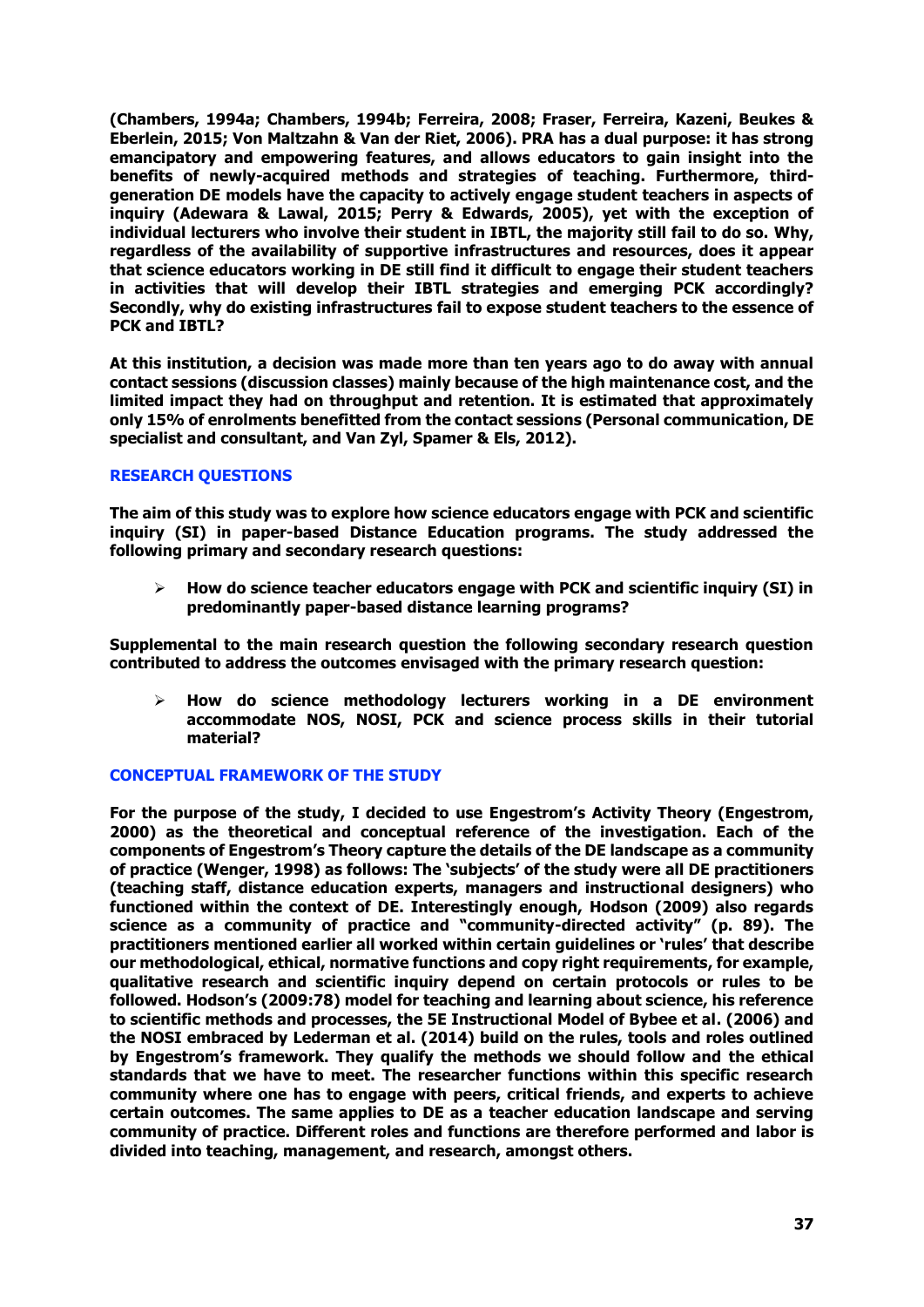#### **RESEARCH METHODOLOGY**

**I have been working as Life Sciences methodologist for close to 30 years and focused mainly on the teaching of scientific inquiry and the science process skills since 1986. My knowledge and experience of curriculum design and development brought be closer to program evaluation, content analysis and narrative inquiry, which would explain why in this study, a hermeneutic textual analysis (Byrne, 2001; Cohen, Manion & Morrison, 2000; Maree, 2016) was performed on tutorial material (Bowen, 2009), mainly deductively (Thomas, 2006), of the content, processes, and activities of the science methodology study guides and tutorial letters, which capture the content and assignments of the undergraduate BEd and PGCE program. Thomas (2006, p. 238) explains that in a deductive analysis one tests "whether data are consistent with prior assumptions, theories, or hypotheses identified or constructed by an investigator". Also, as a hermeneutical procedure (Rockwell, 2003), the analysis aimed to establish to what extent certain phenomena in the tutorial material were in accordance with and conformed to the general rules of canonical PCK. Smith and Banilower (in Berry, Friedrichsen & Loughran, 2015, p. 90) regard canonical PCK as "PCK that is widely agreed upon and formed through research and/or collective expert wisdom of practice." This 'practical wisdom' gained from teachers' classroom experiences is well described by Korthagen (2001). The purpose of this study was to screen the content of the tutorial material against policy intentions and practices. It therefore also captured elements of program evaluation, as I wished to establish to what extent the participants could have benefitted from interventions, and whether we had the skills to teach such a program (Metz, 2007).**

#### **Sampling of Participants and Selection of Tutorial Material**

**The tutorial material of three subject methodologies (Biology, Natural Science, and Physical Science) within this DE department were selected for document analysis. Electronic copies of the module Study Guides and accompanying tutorial letters were selected for analysis. The three modules are compulsory electives to the phase specializations (for example the Senior Phase and Further Education and Training Phase) of both the Postgraduate Certificate in Education (PGCE) and four-year undergraduate BEd-program.** 

**Finally, one senior institutional manager, one senior research professor specializing in distance education, one senior methodologist, and one distance education consultant specialist, were interviewed for 45 minutes regarding their experiences with instructional design applications and practices in distance education.**

#### **Meeting Ethical Requirements**

**Permission to conduct the research was approved by the university executive, the Ethics Committee of the university, the participants' line managers, namely, the chair of the academic department, and the unit directors, Instructional Designer, and Subject Methodology lecturers.**

### **The Nature of Science (NOS), the Nature of Scientific Inquiry (NOSI) and the Science Process Skills**

**Lederman (1992) explains students' and teachers' conceptions of the Nature of Science (NOS) in the early nineties, and comes to the conclusion that these conceptions differed between the different disciplines and that no "singularly preferred or informed nature of science" existed, and that "the nature of science is as tentative, if not more so, than science knowledge itself" (Lederman, 1992, p. 352). Lederman then draws on the work of both Schwab (1978) and Shulman (1986; 1987) to clarify why the syntactic nature of science happens to be a product of our conception of the Nature of Science, as he puts it. We have been following this approach since the science processes, and the skills to apply these processes, have become part of our science teaching (American Association for the Advancement of Science, 1993; Carin & Sund, 1985; Fraser & Onwu, in Van Rooyen & De Beer, 2007). As a 'belief system' the Nature of Science directs and gives meaning to our pedagogical approaches, and eventually becomes imbedded in our PCK (Loughran, Berry & Mulhall, 2012). Hodson (2009, p. 63) comments that teachers "will not incorporate NOS-**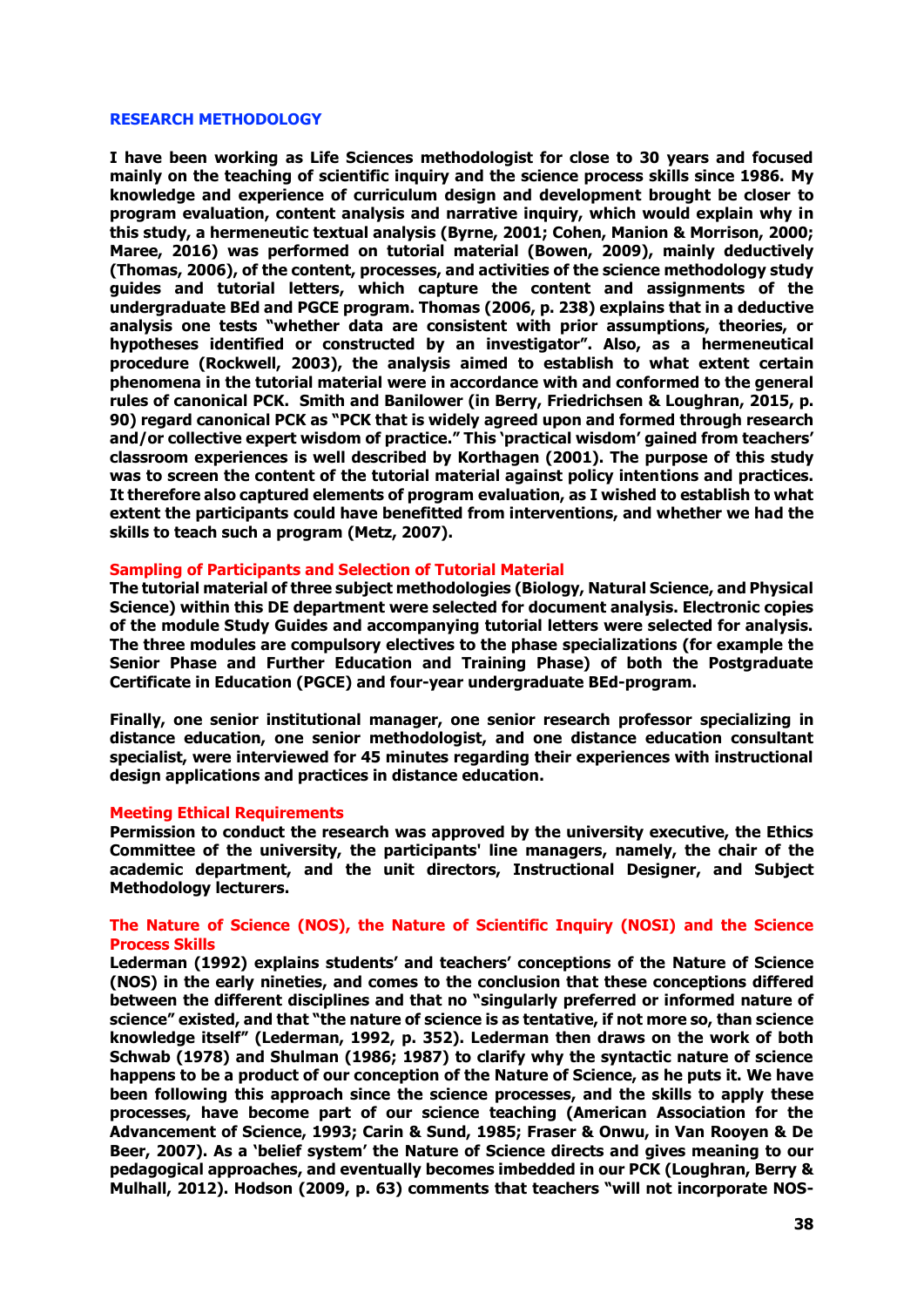**oriented teaching into their curriculum unless they believe it to be important and feasible." The American Association for the Advancement of Science (1993, p. 5) simplifies the way that science, and scientists, operate by explaining that we "deal with abstractions [when] applying our minds (intelligence) to figure out how the world works." There are, of course, many 'scientific methods,' but we know quite well that by using scientific investigation, we give students the opportunity to learn more about the Nature of Science (Vhurumuku, in Ramnarain, 2010), and this is the ultimate goal of science teacher educator programs. Hodson (2009, p. 72) stresses the importance of NOS teaching as follows, "The number one priority, then, is to ensure that teachers and student teachers recognize the importance of NOS teaching and its centrality to the notion of critical scientific literacy."** 

**According to van Putten (2014, p. 4), who quotes Ernest (1988) and Thompson (2009), teachers' (and therefore also student teachers') beliefs have a direct influence on what a person understands about a subject and the way in which the person teaches the subject. In South Africa, for example, all science curricula for primary as well as secondary schools place a high premium on scientific inquiry, as well as on the teaching of science by means of science process skills. For Grades 10 – 12 Life Sciences, for example, such requirements are outlined in the Curriculum and Policy Statement (CAPS) informing teachers which science process skills to embrace during scientific inquiry (Department of Basic Education, 2011). One has to concur with Hodson (2009, p. 209), and numerous other authors he refers to, that the "practices of scientists differ from the kind of activities commonly provided in schools." Realizing that teachers and learners seldom have the opportunity to work with "real scientists," he points to the value of apprenticeships in schools where teachers have to represent authentic scientific practices through modelling (demonstration and explanation), guided practice (guided discovery), and application (free discovery) (p. 208). What scientists actually do is one of the categories of activities that Minner, Levy and Century (2010) link to inquiry. This 'doing' is explained in the pedagogical approaches that teachers employ to allow learners to engage in investigations. The science process skills to follow embrace the syntactical structure of science or the "way" that science could be "done". Collette and Chiappetta (1986, p. 71) argued in the mid-eighties that one of the reasons for including laboratory work in science courses is to "convey science as a way of investigating and as a way of thinking." These thinking, or cognitive, processes have been referred to as science process skills, and are broadly classified as basic skills and integrated skills. Basic skills require of students to observe, classify, observe space and time relationships, use numbers, measure, infer and predict, while the integrated skills are more advanced and capture cognitive functions such as the ability to define operations, formulate models, control variables, interpret data, hypothesize, and experiment. In the South African school science curricula, as well as across the globe, these processes became the foundation for activity-based learning (Fraser & Onwu, in Van Rooyen & De Beer, 2007; Ramnarain, 2010; and Millar, in Wellington, 1989).** 

### **Securing Trustworthiness and Credibility**

**Elo, Kaariainen, Kanste, Polkki, Utriainen, and Kyngas, (2014, p. 3) explain in detail how the trustworthiness of content analysis could be improved by taking into consideration a number of critical measures during the preparation phase. The suitability of the selected research methodology, adequate sampling and securing the unit of analysis within the authenticity of the study, were important criteria to consider. I selected the most appropriate data collection strategy for the review of the tutorial material (deductive document and content analysis, allowing a comprehensive contextual tutorial analysis) as explained in one of the previous and following paragraphs, and located the unit of analysis as science educators' intention to engage student teachers with PCK and SI in the teacher training programs. Furthermore, I analyzed the tutorial material of all subject methodologies dealing with the teaching of Life Sciences, Biology or Natural Sciences as school subjects, and therefore exhausted all possible resources. Lastly, I was led by Bowen's (2009, p. 29) suggestion that document analyses have to be triangulated against supplemental sources of evidence to enhance the trustworthiness of investigations. This I hoped to achieve by interviewing one senior manager, senior research professor, one senior**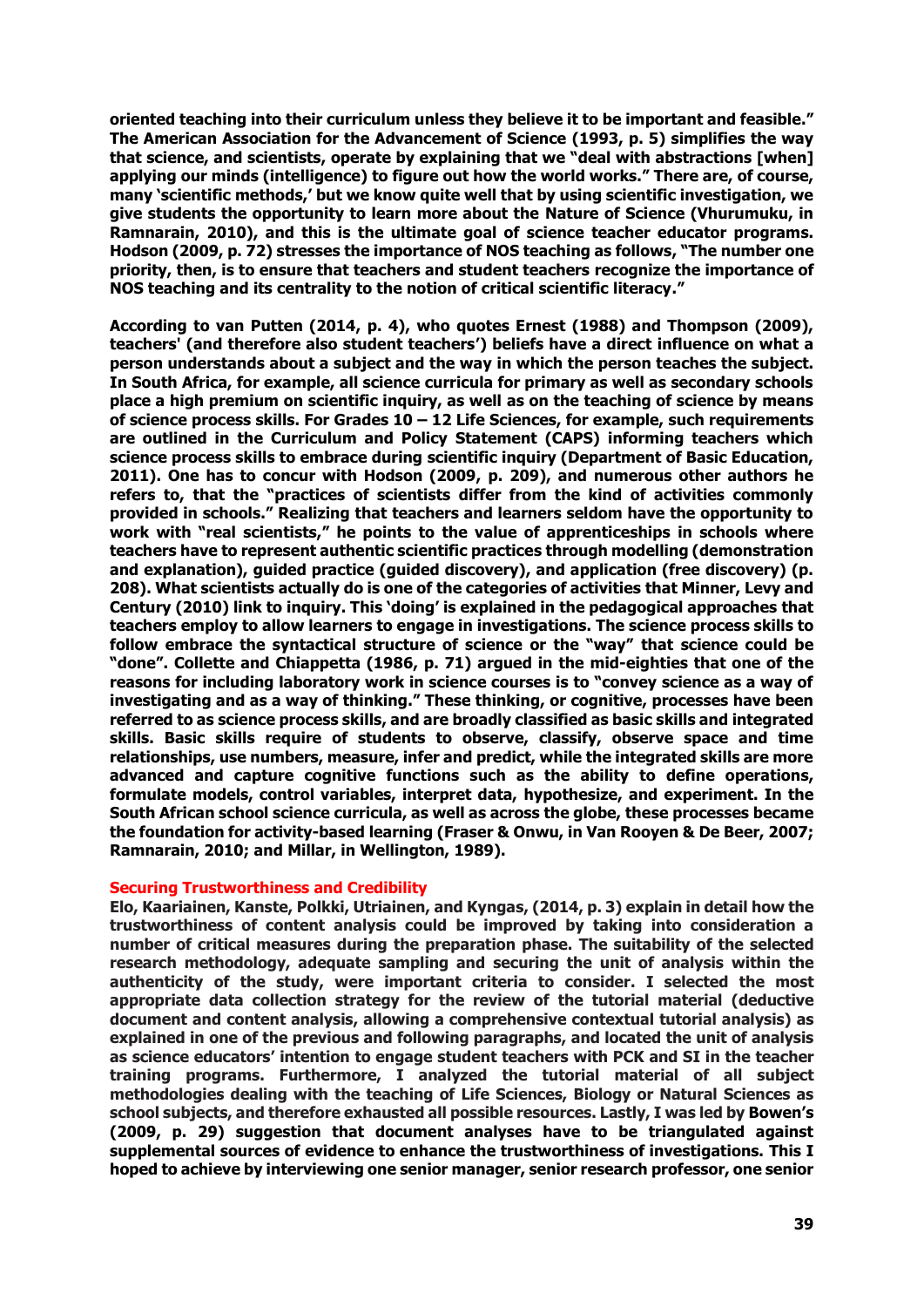**methodologist, and one distance education consultant specialist regarding instructional design applications and practices.**

### **PEDAGOGICAL CONTENT KNOWLEDGE AND THE TEACHING OF SCIENCE**

**Science educators have taken it as a given that the notion of Pedagogical Content Knowledge (PCK) gives us a good understanding of how science educators and science teacher educators go about teaching science. I concur with Loughran, Berry and Mulhall (2012, p. 7) that PCK should be regarded as "the knowledge that teachers develop over time, and through experience, about how to teach particular content in particular ways in order to lead to enhanced student understanding." The authors further expand on the notion, capturing explicit actions such as a "combination of the rich knowledge of pedagogy", "shaping and interacting", "better understood" and "the way teaching has been organized, planned, analyzed and presented" (pp. 7 and 8). Such "knowledge of practice" (p. 12) is informed by the substance (content) and syntax (processes) of science, as well as by decades of pedagogical explorations and didactical (methodological) applications.** 

**Kirkham (in Wellington, 1989, p. 137) adds a third dimension, namely, 'context' to the equation, which will be drawn upon later in this paragraph. The command and execution of these skills in teacher training programs, as well as in school science curricula are mandated by curriculum policy (Department of Basic Education, 2011) and demonstrated in science teaching approaches, strategies and methods. Demonstrations, investigations, experimentations, field work, excursions, support, discussions, simulation, plays and explanations, as well as graphs, slide shows, audio recordings, photos, and illustrations, to list a few, are often personalized by teachers to link learners' prior learning experiences, learning outcomes and authentic real-life problems.** 

**Hume and Berry (2010) explain in great detail that it is the responsibility of teacher educators to create opportunities for their student teachers in the teacher training programs to involve in pedagogical reasoning. The authors moreover find that a teacher training program should embrace "PCK in Action" and not only rely on teaching practice to achieve this aim. Garrison, Anderson and Archer (in Garrison, 2007, p. 62) have conceptualized a so-called 'Community of Inquiry' model as an online learning research tool. One of the components of the model, the so-called "Teaching Presence" construct captures three components, viz. design, facilitation, and direct instruction (p. 67). Design (structure) and leadership (direction), according to Garrison (2007, p. 67), are necessary to ensure interaction and discourse. Garrison (2007, p. 67) continues to explain the difference between dialogue and discourse as follows:**

**"Facilitation supports dialogue with minimal shaping of the course of the discussion. Discourse, on the other hand, is disciplined inquiry that requires a knowledgeable teacher with the expectation that discourse progresses in a collaborative constructive manner and students gain an awareness of the inquiry process".** 

**Minner, Levy and Century (2010) therefore caution that hands-on activities alone might not be enough to guarantee conceptual change. They regard social engagement (classroom discussion) as an important activity that allows its participants to relate meaningfully to inquiry.** 

**However, a "sense of community is based upon common purposes and inquiry" (Garrison, 2007, p. 63). Garrison (2007, p. 63) defines this as "Social Presence," which includes**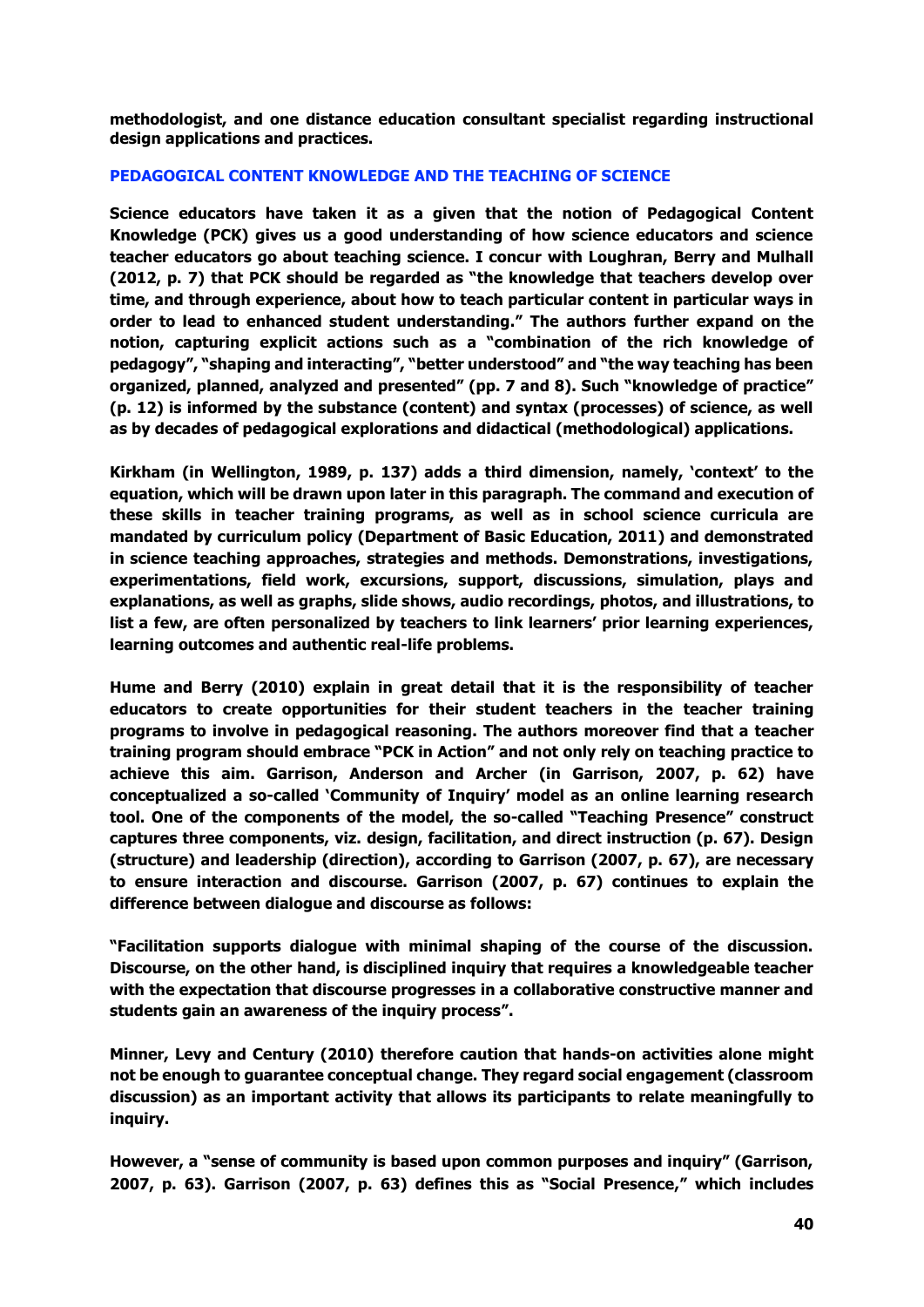**aspects such as effective communication, open communication, and group cohesion. Garrison and Arbaugh (2007, p. 168) emphasize that it is important "to understand the role of social presence [when] creating a community of inquiry and in designing, facilitating and directing higher-order learning". In this research, I needed to distinguish between a community of inquiry and scientific inquiry at this stage. On the one hand, a community of inquiry is characterized by a strong social (learners), cognitive (inquiry and exploration), and teaching presence (instructional model) (Garrison, 2007). Perry and Edwards (2005), for example, point to the importance of online educators when creating such a community of inquiry. Scientific inquiry, on the other hand, is built on the Nature of Science (Collette & Chiappetta, 1986, p. 48) and "stresses the investigative method of science." Scientific inquiry can therefore be regarded as a way of investigating scientific phenomena, and to do so a number of aspects have to be applied consistently. However, inquiry also relates to non-science specific subject fields (Lasley, Matczynski & Rowley, 2002), while Collette and Chiappetta (1986) have emphasized it within science education.**

**These 'common principles' or 'aspects' could be regarded as 'common denominators' whose presence would always qualify NOS and NOSI. Gaigher, Lederman and Lederman (2014:3131-3132) refer to them as "aspects of inquiry" or also "common elements of SI" (Lederman, Lederman, Bartos, Bartels, Meyer & Schwartz, 2014:68-71) or 'general aspects of NOSI' (Schwartz, Lederman & Lederman, 2008, p. 4-6). Minner, Levy and Centuri (2010. P. 479) speak of "elements of the inquiry domain." I assumed that the presence of such common elements in tutorial material would be a good indication of authors' acquaintance with the NOS and NOSI. Table 1 illustrates seven common elements associated with scientific inquiry. Each allows staff and students to engage with NOS in a specific way. Lederman (s.a, p. 1) explains scientific inquiry as "the systematic approaches used by scientists in an effort to answer their questions of interest," and further distinguishes between exploring, directed, guided and open-ended inquiry. Bell, Smetana and Binns (2005) confirm such labelling, but add confirmation and structured inquiry to the list.**

### **THE BIOLOGICAL SCIENCES CURRICULUM STUDY (BSCS) 5E INSTRUCTIONAL MODEL**

**Bybee, Taylor, Gardner, Van Scotter, Powell, Westbrook and Landes (2006) refer to earlier sources, claiming that "the sustained use of an effective, research-based instructional model can help students learn fundamental concepts in science and other domains." The BSCS 5E Instructional Model is one such example that has become exemplary in exposing students to the foundations of scientific inquiry. The model has 5 distinct phases or stages, labelled as Engagement, Exploration, Explanation, Elaboration and Evaluation. Siribunnam and Tayraukham (2009) took the model one step further by referring to Elicitation (recall of prior knowledge) and Extension (application of knowledge in daily life) in a so-called 7- E learning cycle. However, 5E engages very well with the Nature of Scientific Inquiry (NOSI) in defining the roles of students and teachers that should emerge during the teaching-learning engagement (Bybee et al, 2006). Table 2, adapted from Bybee et al. (2006, p. 34), aligns the phase requirements with module expectations and instructional requirements.**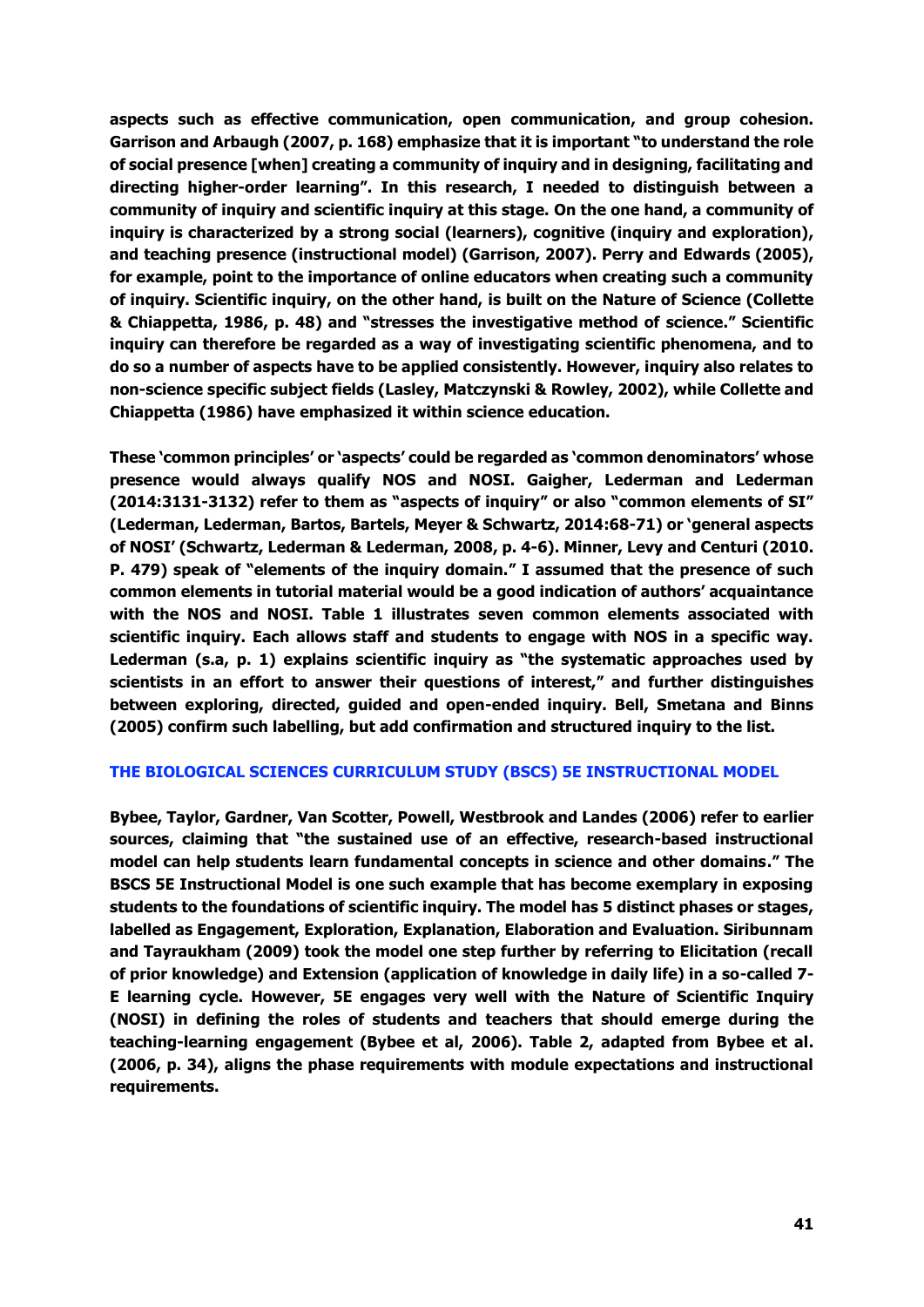| <b>Common Elements of Scientific</b><br><b>Inquiry (SI)</b>                                   | <b>Operationalization of SI</b><br><b>Principles during Teaching</b><br>and Learning                                                                                 | <b>Relating SI to the Phases</b><br>of the BSCS 5E<br><b>Instructional Model</b> |
|-----------------------------------------------------------------------------------------------|----------------------------------------------------------------------------------------------------------------------------------------------------------------------|----------------------------------------------------------------------------------|
| <b>Research questions should</b><br>guide investigations.                                     | Students should be able to<br>pose, write and defend<br>interesting and viable<br>research questions.                                                                | <b>Engagement;</b><br><b>Exploration.</b>                                        |
| Scientific investigations are led<br>by various (multiple) methods.                           | <b>Students should</b><br>understand different<br>research methodologies,<br>and be allowed to use<br>different approaches to<br>investigate the same<br>phenomenon. | Engagement;<br><b>Exploration; Explanation.</b>                                  |
| Similar procedures often<br>produce different results.                                        | <b>Students applying the</b><br>same procedures in class<br>often generate different<br>outcomes.                                                                    | <b>Exploration; Elaboration.</b>                                                 |
| Scientific procedures can<br>influence research results.                                      | Students can engage with<br>investigations under<br>different conditions and<br>obtain different results.                                                            | <b>Exploration; Explanation.</b>                                                 |
| Distinguishing between<br>scientific data and scientific<br>evidence.                         | <b>Students should generate</b><br>data and be able to<br>differentiate between<br>noise and evidence.                                                               | <b>Exploration; Explanation.</b>                                                 |
| Data should generate valid<br>conclusions.                                                    | Students should be able to<br>draw conclusions from<br>secondary data or from<br>own experiments<br>conducted.                                                       | <b>Exploration; Explanation;</b><br><b>Elaboration.</b>                          |
| <b>Explanations are drawn from</b><br>existing bodies of knowledge<br>and multiple data sets. | Students should be able to<br>draw explanations from<br>secondary or from own<br>data and be able to<br>substantiate findings<br>against existing literature.        | <b>Elaboration.</b>                                                              |
| The engagement of researchers<br>in a community of practice.                                  | <b>Students should engage</b><br>with colleagues in a<br>community of practice and<br>be given opportunities to<br>communicate and share<br>information.             | <b>Engagement;</b><br><b>Explanation; Evaluation;</b><br><b>Elaboration.</b>     |

### **Table 1. Common Elements of Scientific Inquiry and their Potential Operationalization in DE Systems**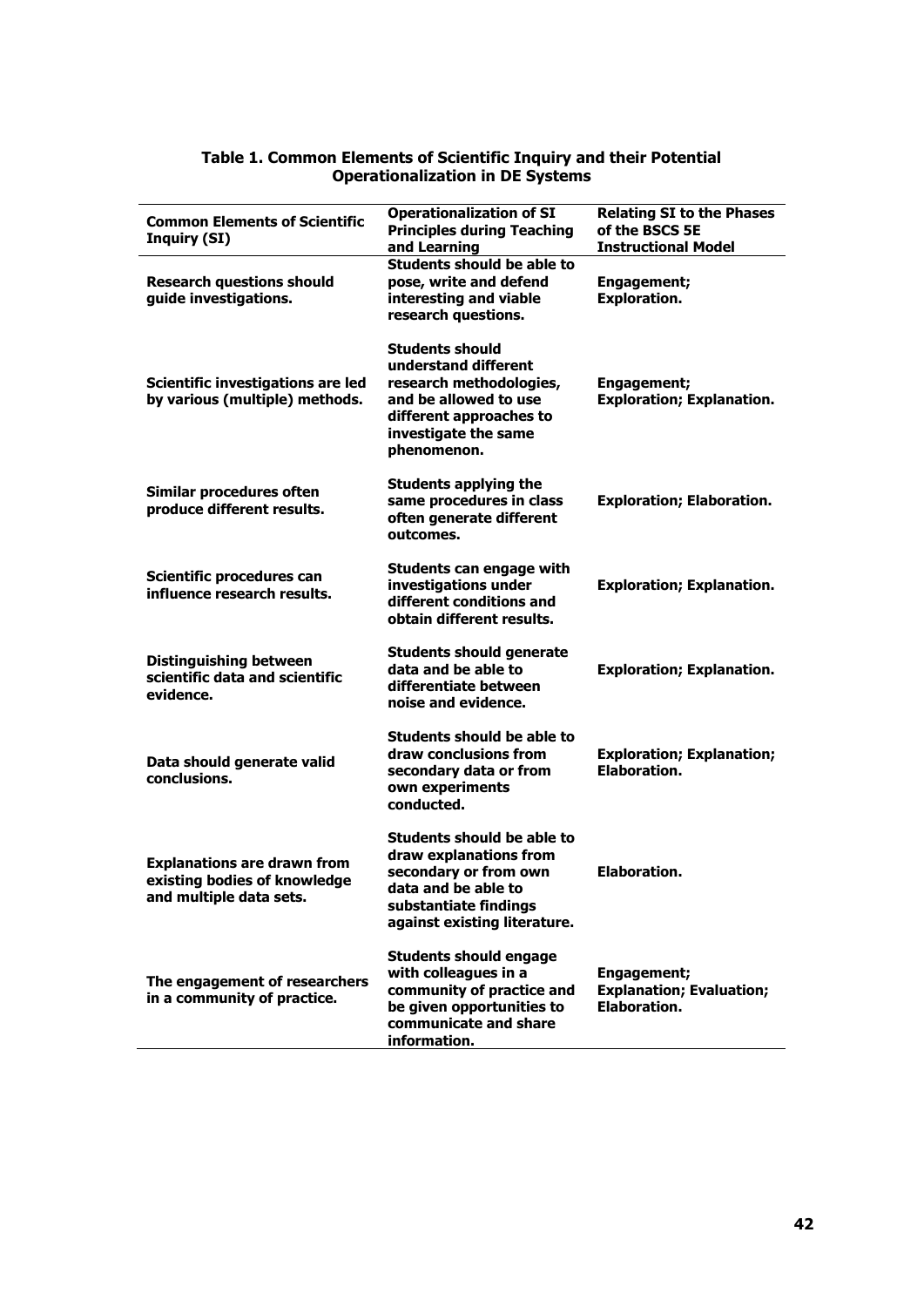**Table 2. Operationalization of the stages/phases of the BSCS 5E Instructional Model (Adapted from Bybee et al., 2006:2, 8, 3; Minner, Levy & Century, 2010:479)**

| <b>Instructional</b> |                                                                                                                                                                                                                                                                                                                                                                                                                                                                                                                                              |  |  |
|----------------------|----------------------------------------------------------------------------------------------------------------------------------------------------------------------------------------------------------------------------------------------------------------------------------------------------------------------------------------------------------------------------------------------------------------------------------------------------------------------------------------------------------------------------------------------|--|--|
| Model (5E)           | Key instructional activities drawn from Bybee et al. (2006) and Minner,                                                                                                                                                                                                                                                                                                                                                                                                                                                                      |  |  |
| <b>Stages</b>        | Levy and Century (2010).                                                                                                                                                                                                                                                                                                                                                                                                                                                                                                                     |  |  |
| <b>Engagement</b>    | "Engage learners in the learning task"; "Focus on an object, problem,<br>situation, or event." "Mitigation of cognitive disequilibrium" should be<br>allowed. "Puzzle learners"; "Motivate them actively" (Bybee et al., 2006,<br>p. 2, p. 8, p. 34; Minner, Levy & Century, 2010, p. 479).                                                                                                                                                                                                                                                  |  |  |
| <b>Exploration</b>   | "Design exploration activities" by creating "common"; "Concrete<br>experiences"; "Initiate the process of equilibration"; "Concrete and<br>hands on activities"; "Generate new ideas" and "explore questions";<br>"facilitate the actions, observe, listen, and ask probing questions"<br>(Bybee et al., 2006, p. 2, p. 8, p. 34).                                                                                                                                                                                                           |  |  |
| <b>Explanation</b>   | A common understanding of the terms, concepts, processes and skills<br>should now emerge. Learners "should be asked to give their<br>explanations." Explanations should be given "briefly, simply and<br>clearly." There should be a variety of educational media such as video,<br>slides, photos, graphs and pictures to order ideas and processes<br>should encourage explanations, ask for<br>mentally. Lecturers<br>substantiation, and clarification (Bybee et al., 2006, p. 2, p. 9, p. 34;<br>Minner, Levy & Century, 2010, p. 479). |  |  |
| <b>Elaboration</b>   | Lecturers should challenge students and allow them to "present and<br>defend their approaches." Group discussions and cooperative learning is<br>important. They should "receive feedback from otherswho are very<br>close to their own level of understanding". "Generalization of concepts,<br>processes, and skills is the primary goal". Lecturers should call for<br>"alternate explanations" (Bybee et al., 2006, p. 2, p. 8, p. 34; Minner,<br>Levy & Century, 2010, p. 479).                                                         |  |  |
| <b>Evaluation</b>    | Students assess their own understanding. It is important to find out how<br>progressed "toward achieving the educational<br>have<br>students<br>objectives." Lecturers will be looking for evidence, and will observe<br>students and pose questions. The assessment of knowledge and skills is<br>important, as well as the establishment of canonical theories (Bybee et<br>al., 2006, p. 2, p. 8, p. 34).                                                                                                                                 |  |  |

### **RESULTS AND FINDINGS OF THE CONTEXTUAL TUTORIAL ANALYSIS**

**A close analysis the tutorial material brought to light the effectiveness of paper-based material in introducing learners to the focus and objectives of teaching-learning interventions. See Appendix 1. The study guides of two methodologies captured NOS and NOSI well by introducing student teachers to the definitions and constructs thereof, and by providing sufficient examples to reinforce and clarify phenomena. The text could introduce learners to appropriate paradigms of power and could also focus on the development of a scientific attitude and scientific understanding. Asking questions such as "What is science?" assured a first level of engagement. This engagement, however, focused their attention on what they had to know and understand. It also directed readers to specific learning tasks, specific objects, phenomena, problems, occurrences and situations, yet the explored text remained flat and silent, and did not allow itself to be drawn into an argument. The arguments raised in one of the study guides (SG1) were not provocative enough and in-text questions only expected from learners to reflect on their own experiences, add their own examples, provide alternative options, name examples or list**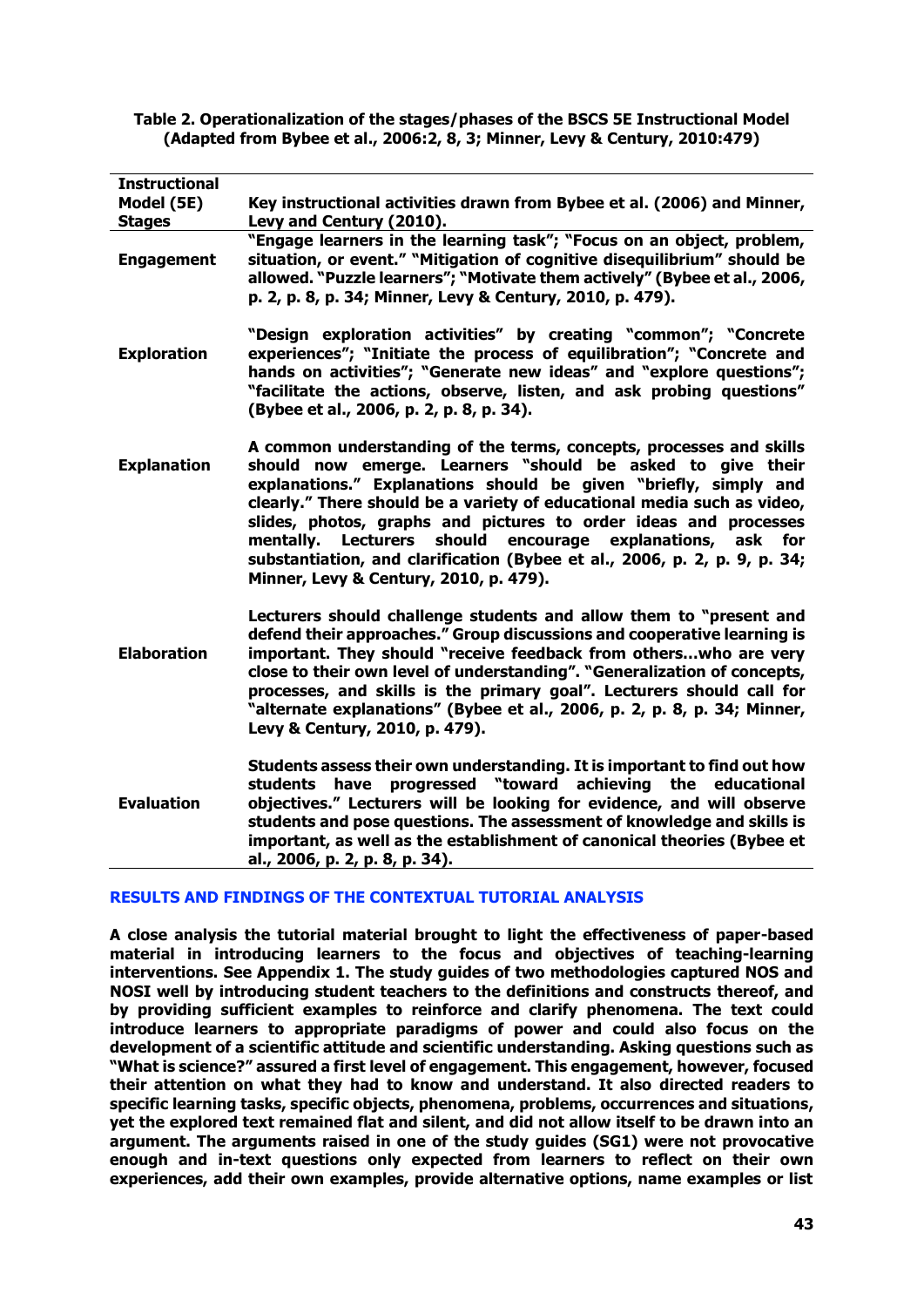**required skills. The second study guide (SG2) emphasized the importance of creating cognitive disequilibrium, which the text did not do, and referred to presuppositions, paths of reasoning, speculative theories (evolution), and non-speculative theories. It further cautioned students to guard against not developing critical independent reasoning, and to teach speculative theory as canon. The first unit concluded by dealing with science as a method. The third study guide (SG3) referred briefly to NOS as a learning outcome, and provided students with the Theory Of Inquiry-Based Learning as a data collection strategy, as well as problem-solving. It showed the premises of exploration by engaging student teachers in an activity to design a problem solving exercise for their learners. Some explanation was provided through the introduction of exemplary case studies and activities to engage learners in inquiry-based learning. Students were further motivated to engage their learners in the design of exploration activities.**

**The first Tutorial Letter (TL1) that accompanied SG1 expected student teachers to list important science process skills, and then requested them to explain how each should be facilitated in a practical investigation. What followed at a later stage was a question related to the use of different teaching strategies in teaching the subject. What was encouraging was the students' engagement with a so-called e-portfolio, which was submitted as compulsory evidence that they understood the competences of successful science teachers, and showed their ability to design practical lessons. Evidence in the form of lesson plans, photos of artefacts, accompanying documents, and videos were requested. Opportunities were created for students to understand the details of exploration, explanation and elaboration as part of scientific inquiry. TL2 focused on hands-on activities as an ideal way to teach science, as well as the transformation of 'child science' to 'true scientific understanding'. Little reference was made to inquiry as such, or the accompanying skills required to develop IBTL strategies. However, the students were requested to participate in the online discussion forums at least once month. TL3 was more specific regarding PCK and NOS as an epistemology, and science as a way of knowing. The students pointed to the fact that science has to be taught in such a way that learners develop problem-solving and inquiry-based skills.** 

### **DISCUSSION**

**As praxis (see Marshall, Horton & Smart, 2009) NOS and NOSI are quite prescriptive in terms of their rules of engagement and principles of practice. As science educators we engage science students "in the ways of science" and bring them to a better understanding of how scientists go about practicing science on a daily basis. To achieve this, students have to be acquainted with different scientific methods and also with strategies and processes to lodge inquiries, gather data and synthesize findings. The BSCS 5E Instructional Model (Bybee et al., 2006) meet such requirements but the monitoring of the operation is hampered by the capacity paper-based modes of delivery have to offer. Paper-based modes of delivery are powerful enough to support the theoretical needs of learners. They are ideal to introduce learners to the philosophies and paradigms underpinning science and science education, and share theory, policies and practices, but fail to monitor the engagement of learners in communities of inquiry in a short space of time. Science teacher educators use tutorials effectively to provide student teachers with a comprehensive theoretical foundation for scientific experimentation, science process skills and teaching strategies that are appropriate for the sciences. The assignments given in the TL requested students to indicate how they would go about performing certain actions and activities that are related to teaching science. Many of these depended heavily on the recall of knowledge ('what should' actions) or to indicate 'how' certain actions needed to be performed.**

**Garrison (2007, p. 69) observed that the role of social presence has to be understood in order to create a community of inquiry, and in designing, facilitating, and directing higherorder learning. He reiterated constructs such as "interaction", "group cohesion" and the "modelling of respectful critical discourse." The university defines its mode of instruction as a 'blended model', which does not fit the traditional 'blended' mode of operation with a compulsory 30% on-campus requirement, but rather that of a primary paper-based**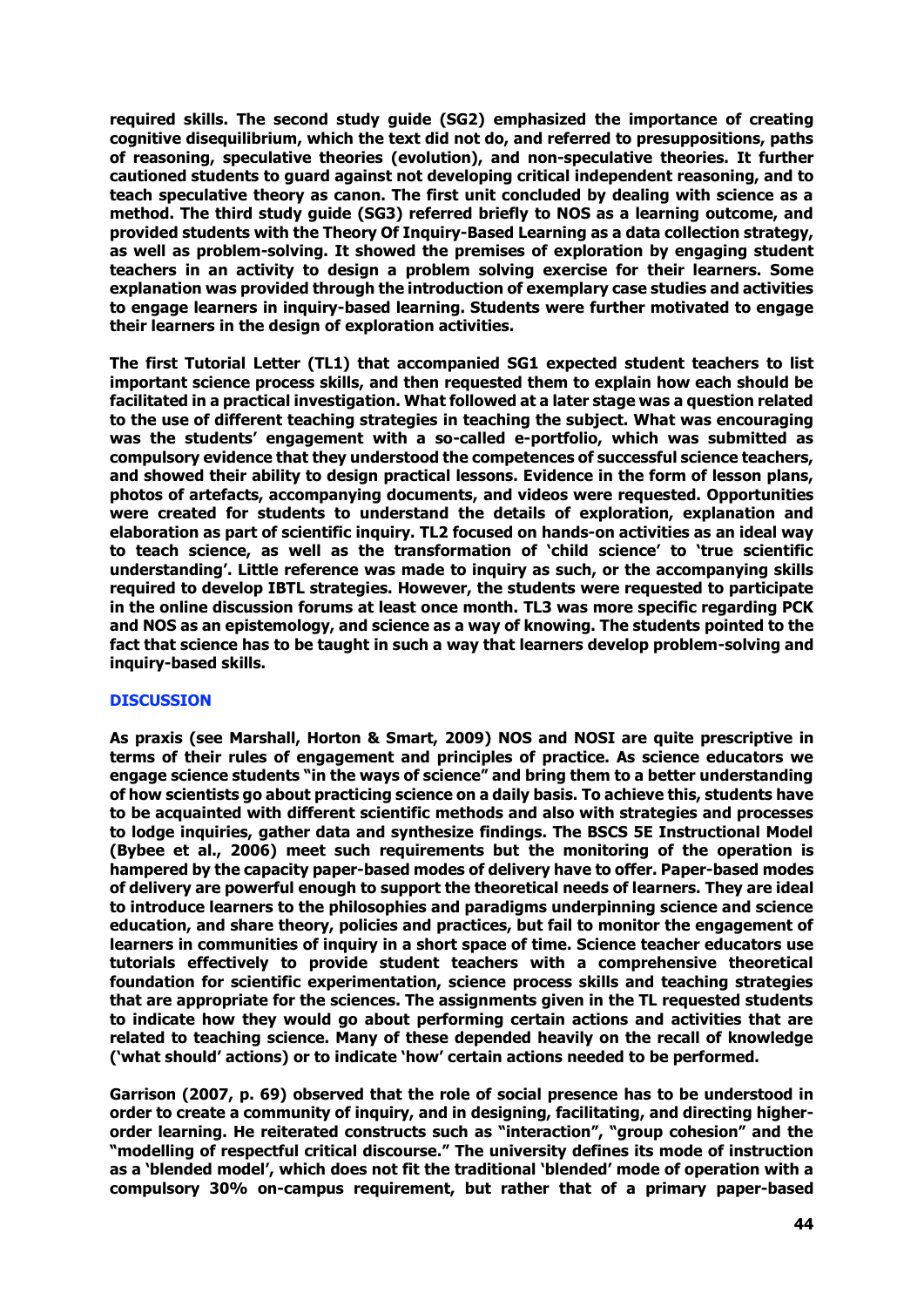**correspondence model supplemented by a technology enabled, assisted or supported component. It also follows a 'two-track' approach – everything that is done online also needs to be duplicated in print, and vice versa (Interview with distance education specialist). This approach is however paradoxical: It ensures access for all learners, yet simultaneously devoid learners with limited web-based access to networking, communication and participation in discussion forums.** 

**What was found lacking from some of the tutorial material were sets of actions that teachers should perform in the classroom, which would allow learners to engage with scientific material that encourages IBTL, and exploratory and discovery opportunities. Students could have, for example, been given a number of worked examples (see Tuovinen & Sweller, 1999) explaining to them how a simple experiment could be performed by manipulating the procedure in changing the character of the independent variables. Appropriate case studies would also have been ideal to demonstrate the effective functioning of communities of inquiry. They could have pointed to the activities that student teachers should be allowed to perform when engaging their learners in scientific inquiry. The exemplary nature of the designs should allow them to apply the basic procedures to other situations.** 

**One of the purposes of science education methodology modules is "to introduce the constructs of PCK to student teachers" and to help them to "recognize elements of PCK in action" (Hume & Berry, 2010). This methodology sees PCK as a special form of professional understanding, and poses two strategies, the first of which is so-called Content Representations (CoRes) and the other Pedagogical and Professional-experience Repertoires (PaP-eRs). The former refers to the exposure of students to experienced teachers' entire collection of PCK (knowledge base) required to support learning in a given context, while the latter comprises "narrative accounts" to illustrate PCK in action (Hume & Berry, 2010). They encompass "a detailed description and reflection of teachers' reasoning and reflection" about a specific lesson (Bertram, 2014, p. 293). There is enough evidence to believe that CoRes and PaP-eRs are equally important to help student teachers to teach science better and to teach with understanding (Bertram, 2014; Hume & Berry, 2010). CoRes could be reflected in case studies, and PaP-eRs in students' e-portfolios. The tutorials mostly failed to introduce student teachers to a "collection of PCK" experiences, and also lacked the design qualities to engage them in "communities of inquiry". However, supplementary e-filing systems allowed students to upload evidence of their engagement with scientific enquiry – and the science process skills – during teaching practice.** 

**For more than thirty years now, scholars have been reporting on the importance and value of participative, collaborative and interactive practices to human development. The undeniable value of such practices in classical learning have been confirmed over time in the importance of students' reflections (Leijen, Valtna, Leijen & Pedaste, 2012), the engagement of critical friends in a quality teaching practice (Franzak, 2002), guided didactic conversations (Holmberg, 1983), the value of participatory reflection and action approaches to social research (Chambers, 1994a), the creation of communities of inquiry (Garrison, 2007), engagement in communities of practice (Wenger, 1998), the ideal dialogue of Habermas (McCarthy, 1978), and cooperative learning (Slavin, 1990).**

**Where paper-based tutorials often lack impact or exploratory power, supplementary support through Massive Open Online Courses (MOOCs) are effective in exposing learners to the practice of IBTL, for example. MOOCS are defined by Czerniewicz, Deacon, Fife, Small and Walji (2015, p. 1) as "massive open online courses (that) are a flexible and open form of self-directed, online learning designed for mass participation." Furthermore, Borba, Askar, Engelbrecht, Gadanidis, Llinares and Aguilar (2016, p. 593) also see them as courses "that offer opportunities as well as challenges for distributing knowledge from institutions." Characteristics such as collaborative learning, learning with others, the promotion of active engagement, the building of peer learning communities, the provision of practical methods, and the support of interaction between colleagues (Borba, Askar, Engelbrecht, Gadanidis, Llinares & Aguilar, 2016) make them very sought-after as a**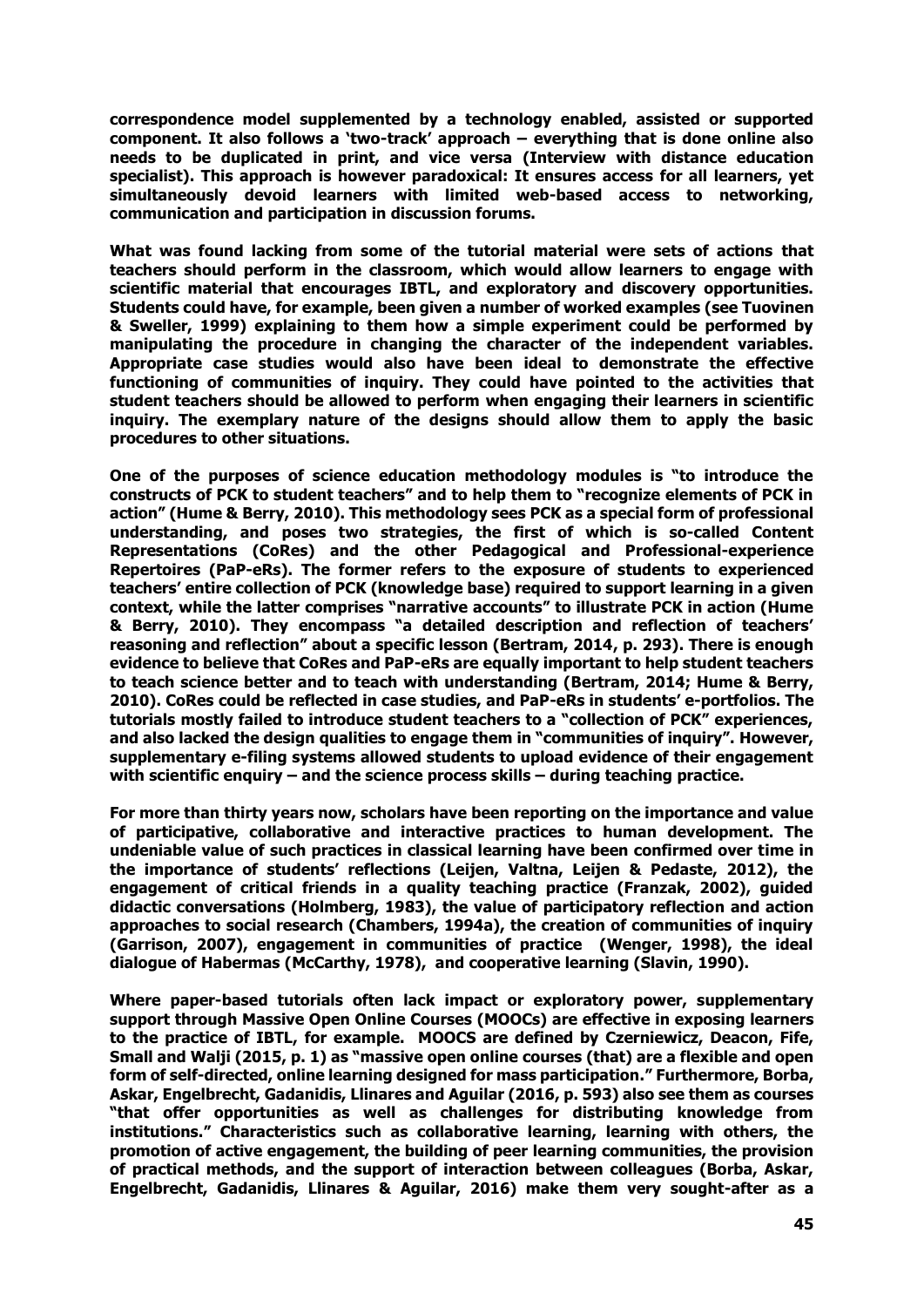**teaching and learning platform where a multitude of strategies, approaches, and actions have to meet the substantive and syntactical structures of the subject. Classroom Strategies for Inquiry-Based Learning (edX) created by the University of Texas at Austin retrieved from https://www.mooc-list.com/course/classroom-strategies-inquiry-basedlearning-edx is a fine example of one such program.**

**Paper-based DE tutorials still play a fundamental function in educating less privileged learners in especially developing countries, yet fall far short in exposing them thoroughly to the NOS. Such teaching and learning material still have important roles to play in facilitating scientific inquiry in science teacher education programs, but their impact will depend on the success of instruction designers to integrate actions and activities into the tutorials that will create, support and maintain functional communities of inquiry. MOOCS are but one such example, and similar success can be achieved with virtual learning environments (Borba 2016) such as Blackboard LearnTM, and blended learning platforms. However, to supplement paper-based tutorials as such, carefully monitored policydecisions have to be in place as quality vanguard create science communities of practice.** 

### **CONCLUSION**

**The correspondence practice of using written text is still very much in favor of controlling the teaching-learning event as a one-directional activity with limited or occasional interaction. Haughey, Evans and Murphy (2008) locate this practice historically in the behavioral paradigm, which sees educators as the controllers of the learning process in providing adult learners with "highly delineated materials" as a way to guarantee success. This has been the pattern of a first and second generation mode of delivery for many years (See Heydenrych & Prinsloo, 2010).**

**From a classical qualitative research perspective, transferability addresses the question whether the findings of a study could be transferred to similar scenarios and settings (Elo, Kaariainen, Kanste, Polkki, Utriainen, and Kyngas, (2014, p. 6) or whether the findings are confined to the three modules sampled for this study? International trends that steer and guide scientific approaches and practices, institutional and departmental program polices that oversee the implementation of such practices, as well as academic insight and will to accommodate state-of-the-art technologies in tutorial packages, are universal factors informing program design and development. Where modules and programs are not aligned with faculty and departmental research foci – such as PCK and SI – it is often the experiential learning of individuals that will drive change and innovation. The adoption of a common teaching philosophy is often the only assurance that learners will be exposed to contemporary trends and prominent paradigms that paint the scientific educational landscape.**

### **LIMITATIONS OF THE STUDY**

**Although Bowen (2009, p. 29) justifies the value of document analysis as a trustworthy stand-alone qualitative methodology, she also points to its role in data triangulation, with the suggestion that studies would become more credible if document analysis could be complemented with other data collection strategies (p. 30). Bowen (2009, p. 30) explains that "when there is convergence of information from different sources, readers … have greater confidence in the trustworthiness (credibility) of the findings". It would have been appropriate to contextualize lecturers' application and implementation of scientific inquiry (SI) and pedagogical content knowledge (PCK), for example against student teachers' responses, to the module objectives and envisaged outcomes as listed in the selected tutorial material. Furthermore, tutorial material describes 'intended' or 'anticipated' behavior, and gives little account of the achieved outcomes. An analysis of student**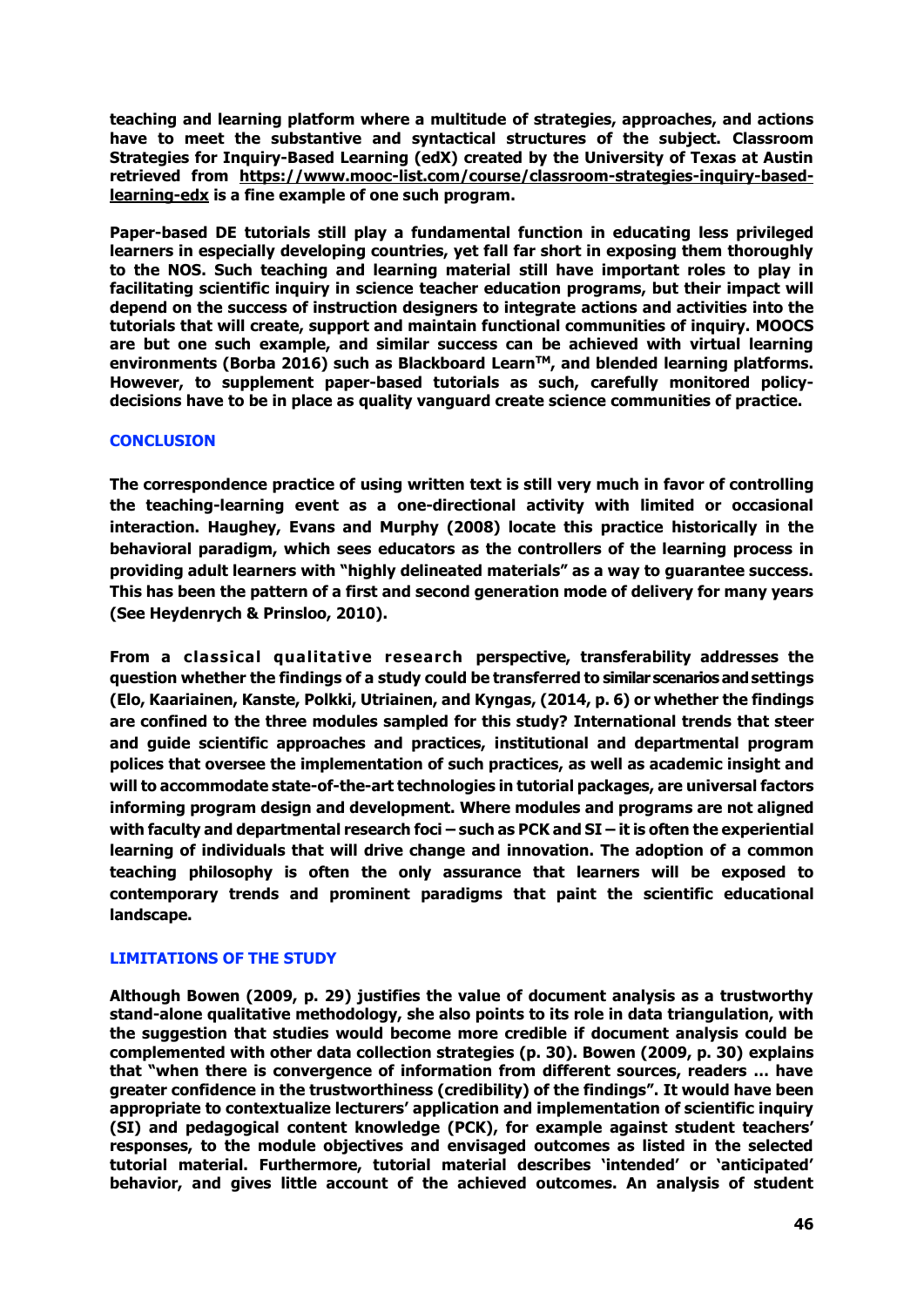**assignments would have given the researcher further understanding of science educators' engagement with PCK and SI.** 

### **FUTURE RESEARCH**

**It is much of a given that second and third generation paper-based distance education models will remain a prominent feature in the education landscapes of developing countries for a good number of years to come. However, the rapid growth and development of online and open distance education practices, call for ongoing research into the alignment and integration of web-based modes of delivery and traditional paper-based models. Furthermore, the practical realities of SI, the teaching of the sciences in general, student teachers engagement with PCK, and accompanying learner engagement and interaction, often prescribe the praxes of the pedagogies of choice. To teach from research, calls for powerful and flexible platforms from where teaching and research could be driven. For example, it is common practice to engage 400 participants in groups of ten in Participatory Reflection and Action (PRA) interventions in open classrooms, but extremely challenging to duplicate similar interventions on-line and at a distance. The interaction between participants (send, receive and reply activities) often have to be done synchronously, calling for group members to participate and be able to share information simultaneously, at a specific time. Paper-based modes of delivery are mainly asynchronous and onedirectional. We need to understand the possibilities of institutional on-line platforms better and find out how they could be used to enhance activity-based, problem-based and inquirybased science teacher education.** 

### **BIODATA and CONTACT ADDRESSES of AUTHOR**



**William J. FRASER is emeritus professor in the Department of Science, Mathematics and Science Education, Faculty of Education, University of Pretoria. He is a charted biologist and Fellow of the Royal Society of Biology, and Member of the Royal Society of South Africa. Prof Fraser received ratings as established researcher from the South African National Research Foundation in 2007 and 2013. He has published numerous book chapters and articles on assessment, distance education, quality assurance, the methodology (didactics) of Life Sciences, scientific inquiry, student learning and student identity.** 

**William J. FRASER Department of Science, Mathematics and Technology Education, Faculty of Education, Groenkloof Campus University of Pretoria, Pretoria, South Africa, Phone: +27 12 420 2207, E-mail: william.fraser@up.ac.z**

#### **REFERENCES**

- **Adewara, A. J., & Lawal, O. (2015). New Technologies and Science Teacher Education within the context of Distance Learning: A Case Study for the University of Lagos. Turkish Online Journal of Distance Education, 16(3), 48-60.**
- **American Association for the Advancement of Science. (1993). Benchmarks for Science Literacy. Project 2061. New York: Oxford University Press.**
- **Bell, R. L., Smetana, L., & Binns, I. (2005). Simplifying Inquiry Instruction. Assessing the inquiry levels of classroom activities. The Science Teacher, 30-33. National Science Teachers Association.**
- **Berry, A., Friedrichsen, P., & Loughran, J. (Eds.). (2015). Re-examining Pedagogical Content Knowledge in Science Education. New York: Routledge - Taylor & Francis Group.**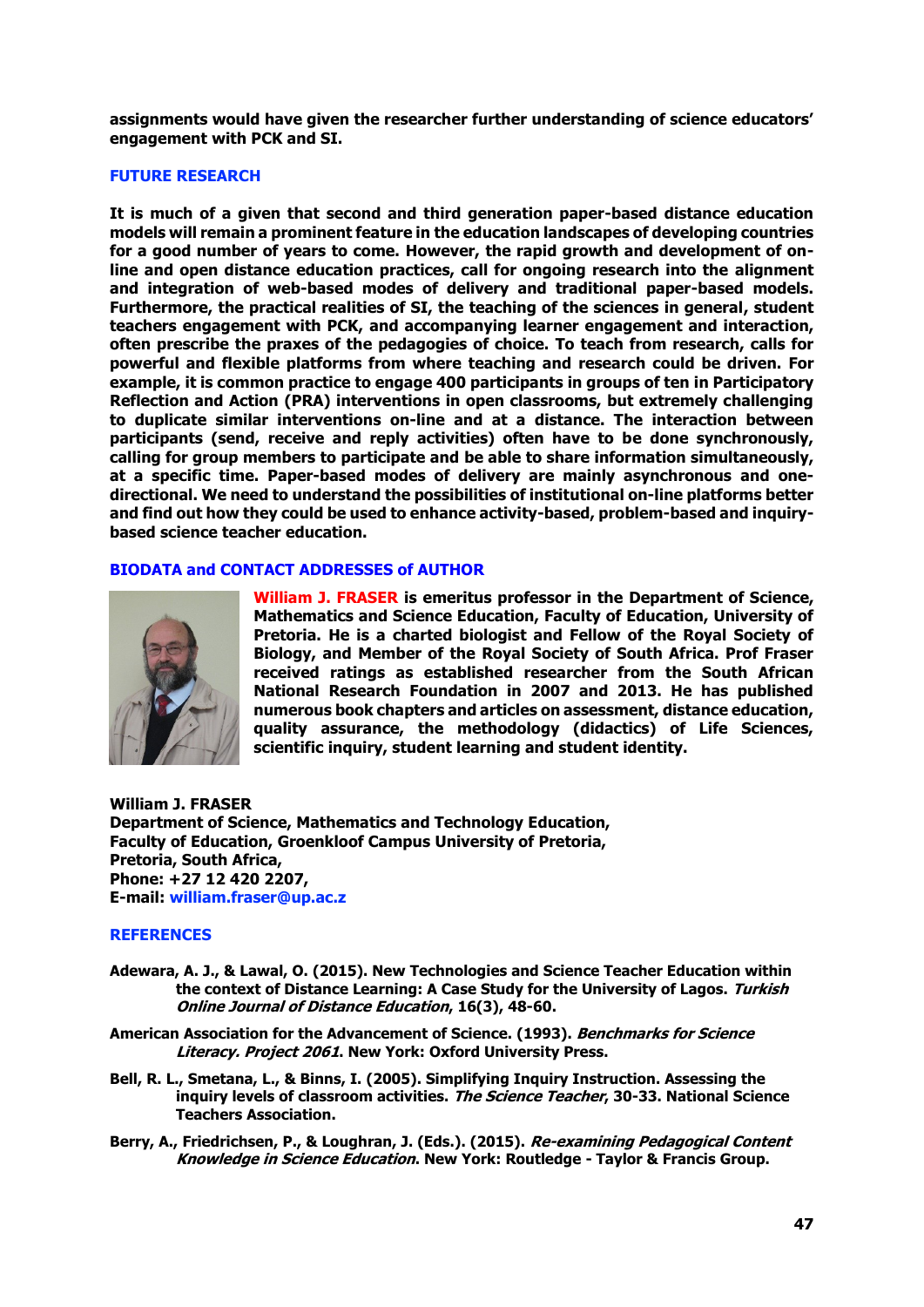- **Bertram, A. (2014). 'CoRes and PaP-eRs as a strategy for helping beginning primary teachers develop their pedagogical content knowledge. Educacion Química, 25(3), 292-303.**
- **Borba, M. C., Askar, P., Engelbrecht, J., Gadanidis, G., Llinares, S., &. Aguilar, M. S. (2016). ZDM Mathematics Education, 48(5), 598-610.**
- **Bowen, G. A. (2009). Document Analysis as a Qualitative Research Method. Qualitative Research Journal, 9(2), 27-40.**
- **Bybee, R. W., Taylor, J. A., Gardner, A., Van Scotter, P., Powell, J. C., Westbrook, A., & Landes, N. (2006). The BSCS 5E Instructional Model: Origins and Effectiveness. A Report Prepared for the Office of Science Education National Institutes of Health. Colorado Springs: BSCS.**
- **Byrne, M. (2001). Hermeneutics as a methodology for textual analysis. AORN Journal, 73(5), 968-970.**
- **Carin, A. A., & Sund, R. B. (1985). Teaching Modern Science. Fourth Edition. Columbus: Charles E. Merrill Publishing Company.**
- **Chambers, R. (1994a). Participatory Rural Appraisal (PRA): Challenges, potentials and paradigm. World Development, 22(10), 1437-1454.**
- **Chambers, R. (1994b). The origins and practice of Participatory Rural Appraisal. World Development, 22(7), 953-969.**
- **Czerniewicz, L; Deacon, A; Fife, M; Small, J., & Walji, S. (2015). CILT Position Paper: MOOCs. CILT, University of Cape Town.**
- **Cohen, L., Manion, L., & Morrison, K. (2000). Research Methods in Education. 5th Edition. London: Routledge Falmer.**
- **Collette, A.T., & Chiappetta, E. L. (1986). Science Instruction in the Middle and Secondary Schools. Columbus: Charles E. Merrill Publishing Company.**
- **Department of Basic Education. (2011). National Curriculum Statement (NCS). Curriculum and Assessment Policy Statement (CAPS). Life Sciences. Grades 10-12. Republic of South Africa.**
- **Elo, S., Kaariainen, M., Kanste, O., Polkki, T., Utriainen, K. & Kyngas, H. (2014). Qualitative Content Analysis: A Focus on Trustworthiness. SAGE Open, 1-10.**
- **Engestrom. Y. (2000). Activity theory as a framework for analyzing and redesigning work. Ergonomics, 43(7), 960-974.**
- **Ferreira, R. (2008), 'Using intervention research to facilitate community-based coping with HIV&AIDS', in L. Ebersohn (ed.) From microscope to kaleidoscope: Reconsidering psychosocial and educational aspects related to children in the HIV&AIDS pandemic, Sense Publishers, Rotterdam.**
- **Franzak, J. K. (2002). Developing a Teacher Identity: The Impact of Critical Friends Practice on the Student Teacher. English Education 34(4), 258-280.**
- **Fraser, W. Ferreira, R., Kazeni, M., Beukes, L.D., & Eberlein, E. (2015). Student teachers as researchers: Developing teacher identities in a community of practice. Paper presented at the annual Edulearn15 Conference, Barcelona, Spain, 6-8 Julie 2015.**
- **Garrison, D. R. (2007). Online community of inquiry review: Social, Cognitive, and Teaching Presence Issues. Journal of Asynchronous Learning Networks, 11(1), 61-72.**
- **Garrison, D. R., & Arbaugh, J. B. (2007). Researching the community of inquiry framework: Review, issues, and future directions. Internet and Higher Education, 10, 157-172.**
- **Gaigher, E., Lederman, N., & Lederman, J. (2014). Knowledge about Inquiry: A study in SA high schools. International Journal of Science Education, 36(18):3125-3147.**

**Haughey, M., Evans, T., & Murphy, D. (Eds.). (2008). International Handbook of Distance Education. Access from Deakin Research Online http://hdl.handle.net/10536/DRO/DU:30017009 on 19 November 2016.**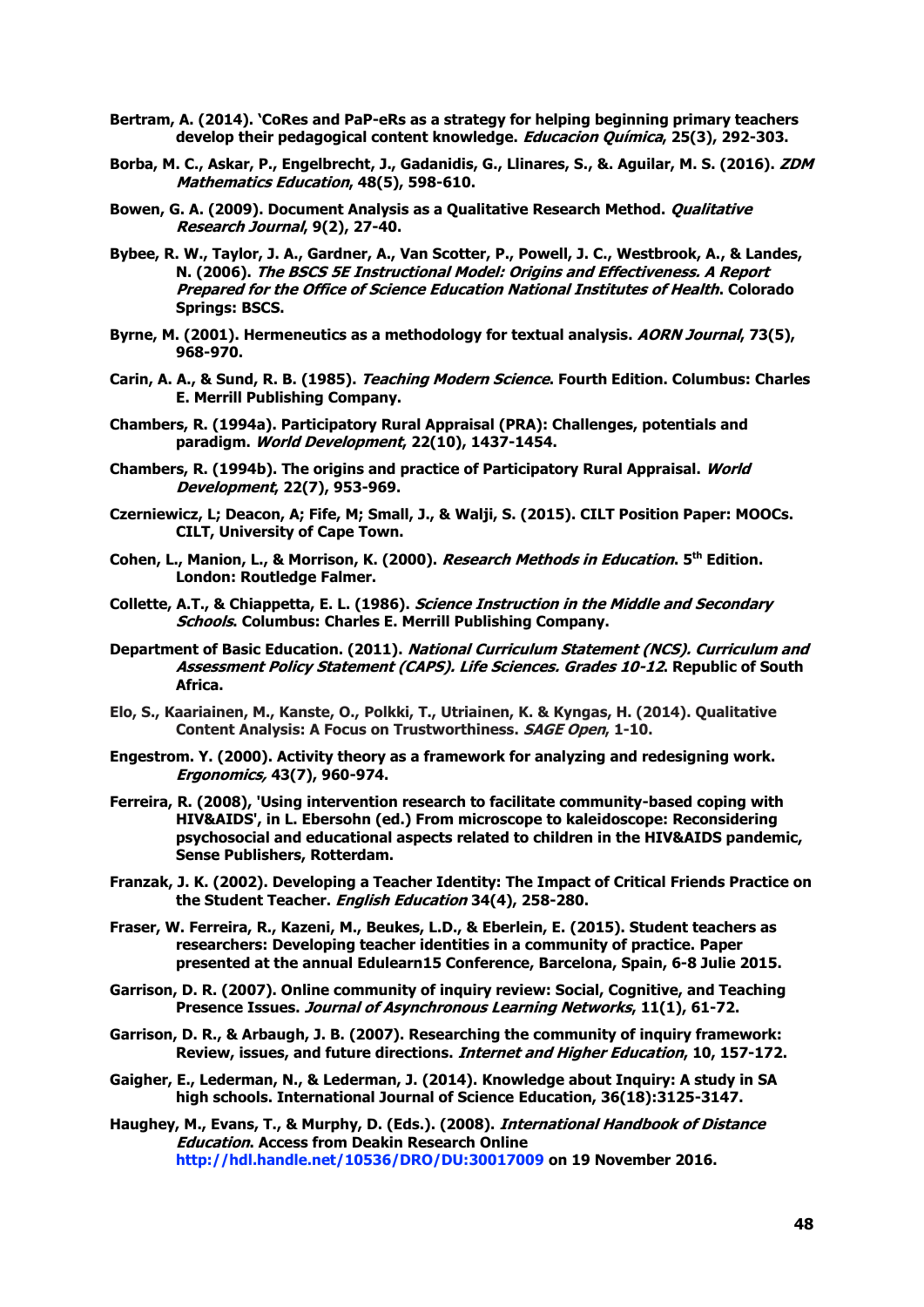- **Heydenrych, J. F., & Prinsloo, P. (2010). Revisiting the five generations of distance education: Quo vadis? Progressio, 32(1), 5-26.**
- **Hodson, D. (2009). Teaching and Learning about Science. Language, Theories, Methods, History, Traditions and Values. Rotterdam: Sense Publishers.**
- **Holmberg, B. (1983). Guided didactic conversation in distance education. In D. Sewart, D. Keegan, & B. Holmberg (Eds.), Distance Education: International Perspectives (p. 114-122). New York: St. Martin's Press.**
- **Hulsmann, T., & Shabalala, L. (2016). Workload and interaction: Unisa's signature courses – a design template for transition to online DE? Distance Education, 37(2), 224-236.**
- **Hume, A., & Berry, A. (2010). Constructing CoRes-a Strategy for Building PCK in Pre-service Science Teacher Education. Research in Science Education, 41(3), 341-355.**
- **Korthagen, F. A. J. (2001). Linking practice and theory: the pedagogy of realistic Teacher Education. Lawrence Erlbaum Associates Publishers.**
- **Lasley II, T. J., Matczynski, T. J., & Rowley, J. B. (2002). Instructional Models. Strategies for Teaching in a Diverse Society. Second Edition. Singapore: Wadsworth Group.**
- **Lederman, J. S. (s.a). Teaching Scientific Inquiry: Exploration, Directed, Guided, and Openended Levels. Best Practices in Science Education. Retrieved from http://www.ngspscience.com/profdev/Monographs/SCL22- 0439A\_SCI\_AM\_Lederman\_lores. pdf on 22 November 2016.**
- **Lederman, N. G. (1992). Students' and Teachers' Conceptions of the Nature of Science: A review of the Research. Journal of Research in Science Teaching, 29(4), 331-359.**
- **Lederman, J. S., Lederman, N., Bartos, S. A., Bartels, S. l., Meyer, A. A., & Schwartz, R. S. (2014). Meaningful Assessment of learners' Understandings About Scientific Inquiry - The Views About Scientific Inquiry (VASI) Questionnaire. Journal of Research in Science Teaching, 51(1), 65-83.**
- **Leijen, A., Valtna, K., Leijen, D. A. J., & Pedaste, M. (2012). How to determine the quality of students' reflections? Studies in Higher Education 37(2), 203-217.**
- **Loughran, J., Berry, A., & Mulhall, P. (2012). Understanding and Developing Science Teachers' Pedagogical Content Knowledge. 2nd Edition. Rotterdam: Sense Publishers.**
- **Mansvelder-longayroux, D. D. Beijaard, D., & Verloop, N. (2007). The Portfolio as a Tool for stimulating Reflection by Student Teachers. Teaching and Teacher Education: An International Journal of Research and Studies, 23(1), 47-62.**
- **Maree, K. (Ed.). (2016). First Steps in Research. Second Edition. Pretoria: Van Schaik Publishers.**
- **Marshall, J. C., Horton, B., & Smart, J. (2009). 4E × 2 Instructional Model: Uniting Three Learning Constructs to Improve Praxis in Science and Mathematics Classrooms. Journal of Science Teacher Education, 20(6), 501–516.**
- **McCarthy, T. (1978). The Critical Theory of Jurgen Habermas. Cambridge: The MIT Press.**
- **Metz, A. J. R. (2007). Why conduct a program evaluation? Five reasons why evaluation can help an out-of-school time programme. Washington: Child Trends.**
- **Minner, D. D., Levy, A. J., & Century, J. (2010). Inquiry-based Science Instruction What Is It and Does It Matter? Results from a Research Synthesis Years 1984 – 2002. Journal of Research in Science Teaching, 47(4), 474-496.**
- **National Research Council. (1996). National Science Education Standards. Washington, DC: National Academy Press.**
- **Perry, B., & Edwards, M. (2005). Exemplary Online Educators: Creating a Community of Inquiry. Turkish Online Journal of Distance Education, 6(2), 46-54.**
- **Poulton, T., Conradi, E., Kavia, S., Round, J., & Hilton, S. (2009). The replacement of 'paper' cases by interactive online virtual patients in problem-based learning. Medical Teacher, 31(8), 752-758.**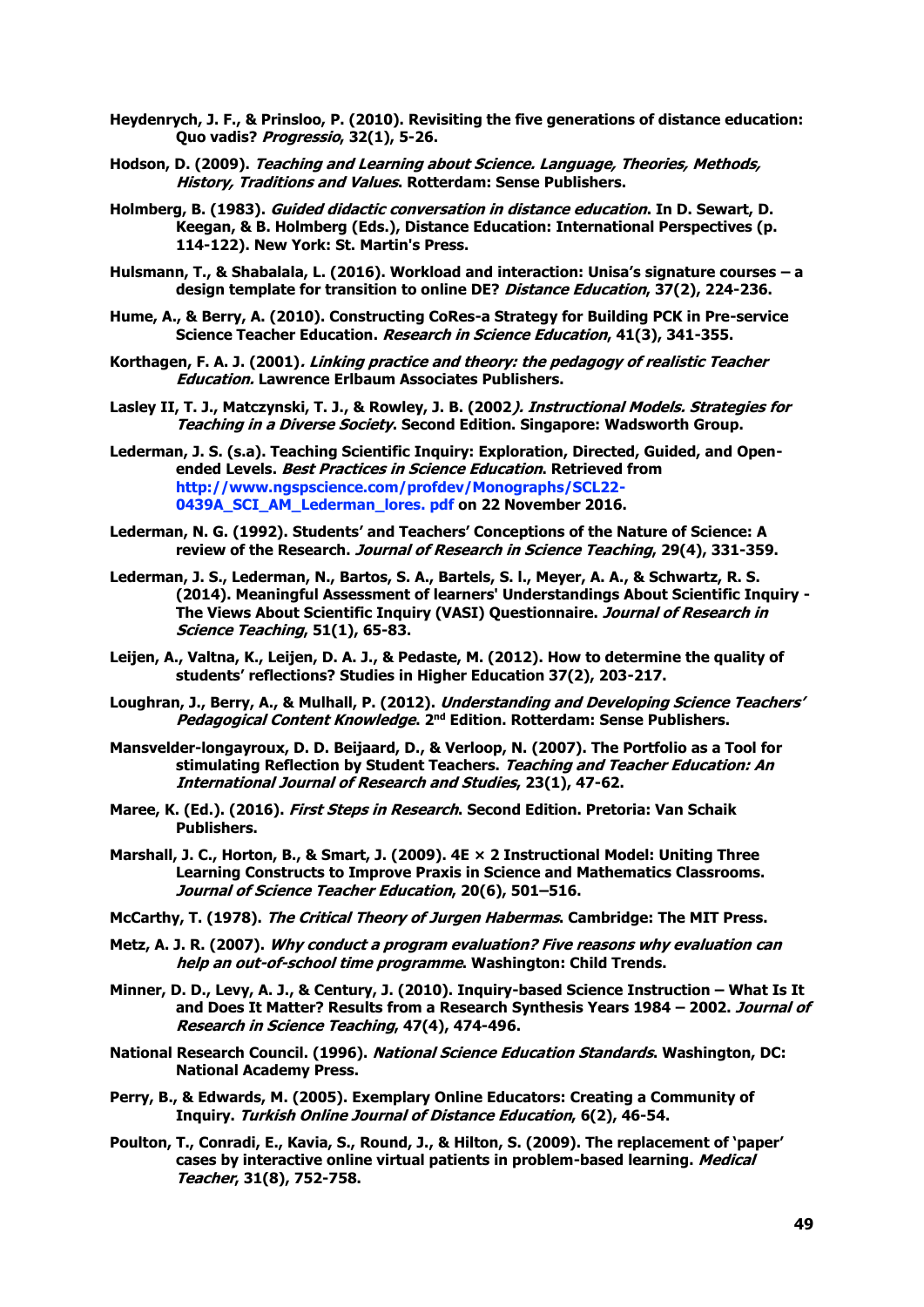- **Ramnarain, U. (Ed.). (2010). Teaching Scientific Investigation. Northlands: Macmillan South Africa, (Pty), Ltd.**
- **Rockwell, G. (2003). What is text analysis, really? Literary and Linguistic Computing, 18(2), 209-219.**
- **Schwab, J. J. (1978). Science, curriculum and liberal education. Chicago: The University of Chicago Press.**
- **Schwartz, R. S., Lederman, N. G., & Crawford, B. A. (2004). Developing views about Nature of Science in an authentic context: An explicit approach to bridging the gap between Nature of Science and Scientific Inquiry. Science Education, 88(4), 610-645.**
- **Schwartz, R. S., Lederman, N. G., & Lederman, J. S. (2008). An Instrument to Assess views of Scientific Inquiry: The VOS/Instrument. Paper presented at the annual meeting of the National Association for Research in Science Teaching, March 30 - April 2, 2008. Baltimore, MD. Paper retrieved from http://homepages.wmich.edu/ rschwart/docs/V0Sinarst08.pdf**
- Shulman, L. S. (1987). Knowledge and teaching: foundations of the new reform. *Harvard* **Educational Review, 57(1), 1-21.**
- Shulman, L. S. (1986). Those who understand: Knowledge growing in teaching. *Educational* **Researcher, 15(2), 4-14.**
- **Siribunnam, R., & Tayraukham, S. (2009). Effects of 7-E, KWL and Conventional Instruction on Analytical Thinking, Learner Achievement and Attitudes towards Chemistry Learning. Journal of Social Sciences, 5(4), 279-282.**
- **Slavin, R. E. (1990). Research on Cooperative Learning: Consensus and Controversy. Educational Leadership, January 1990, 52-54.**
- **Thomas, D. R. (2006). A general Inductive Approach for analysing Qualitative Evaluation Data. American Journal of Evaluation, 27(2), 237-246.**
- **Tuovinen, J. E., & Sweller, J. (1999). A comparison of cognitive load associated with discovery learning and worked examples. Journal of Educational Psychology, 91(2), 334-341.**
- **Van Putten, S. (2014). Do prospective mathematics teachers teach who they say they are? Journal of Mathematics Teacher Education, 17(4), 369-392.**
- **Van Rooyen, H., & De Beer, J. (2007). Teaching Science in the OBE Classroom. Braamfontein: Macmillan South Africa Publishers (Pty) Ltd.**
- **Van Zyl, J. M., Spamer, E. J., & Els, C. J. (2012). Effect of Contact Class Attendance on the Academic Success of Open Distance Learning Students in Advanced Certificate in Education Programmes. Contemporary Educational Technology, 3(3):166-183.**
- **Venkat, H., Rollnick, M., Loughran, J., & Askew, M. (Eds.). (2014). Exploring Mathematics and Science Teachers' Knowledge. Window into teacher thinking. London: Routledge – Taylor & Francis Group.**
- **Von Maltzahn, R., & Van der Riet, T. (2006). 'A critical reflection on participatory methods as an alternative mode of enquiry', New Voices in Psychology, 2(1), 108-128.**
- **Wenger, E. (1998). Communities of Practice: learning, Meaning, and Identity. New York: Cambridge University Press.**
- **Wellington, J. (Ed.). (1989). Skills and Processes in Science Education. A Critical Analysis. London: Routledge.**